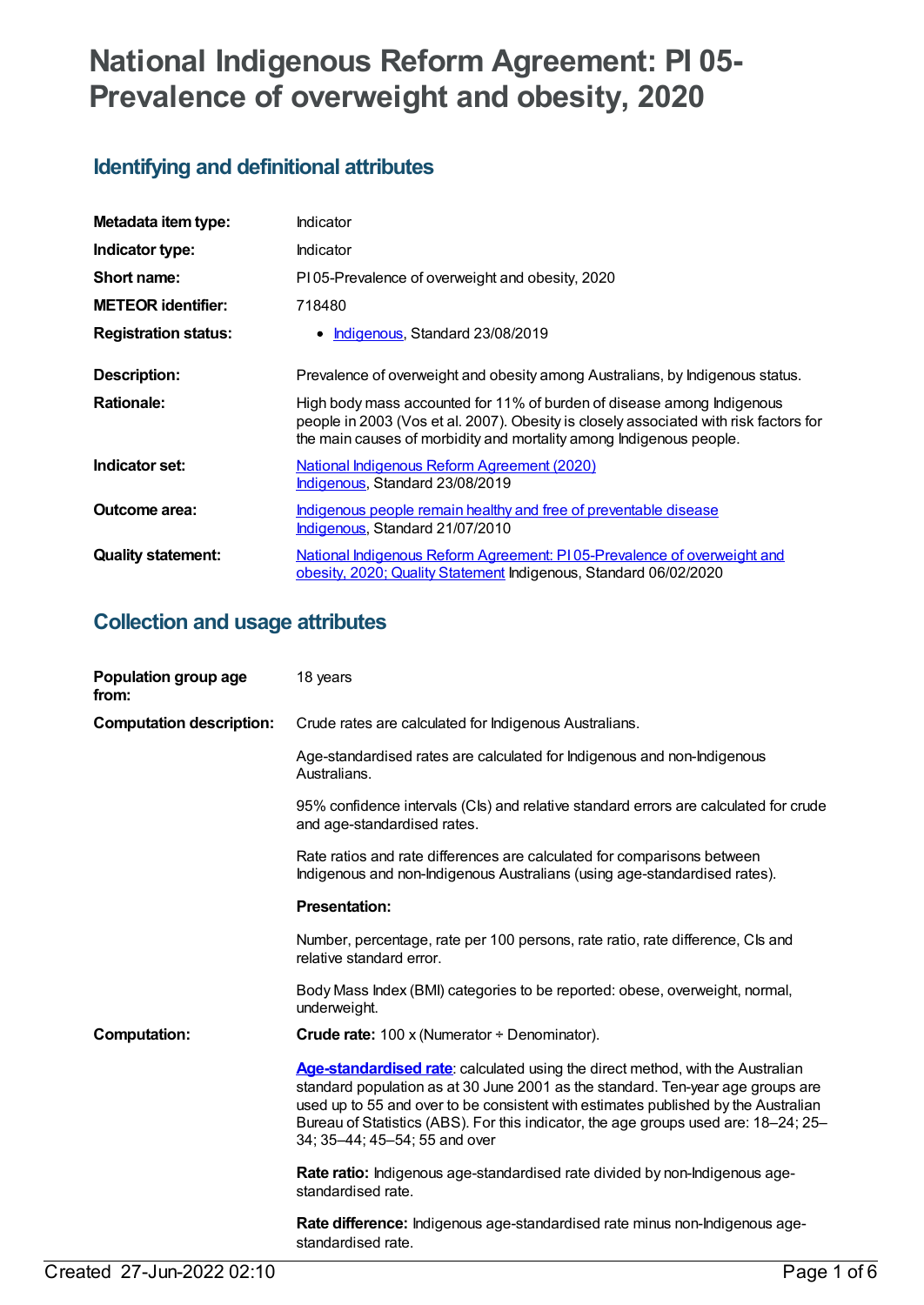| <b>Numerator:</b>        | People aged 18 and over with a BMI greater than or equal to 30.00 (obese).            |
|--------------------------|---------------------------------------------------------------------------------------|
|                          | People aged 18 and over with a BMI of 25.00-29.99 (overweight).                       |
|                          | People aged 18 and over with a BMI of 18.50-24.99 (normal range).                     |
|                          | People aged 18 and over with a BMI less than 18.50 (underweight).                     |
| Numerator data elements: | Data Element / Data Set-                                                              |
|                          | Data Element                                                                          |
|                          | Adult-body mass index (measured)                                                      |
|                          | Data Source                                                                           |
|                          | ABS 2017-18 National Health Survey (NHS)                                              |
|                          | Guide for use                                                                         |
|                          | Data source type: Survey.                                                             |
|                          | Data Element / Data Set-                                                              |
|                          | Data Element                                                                          |
|                          | Person-age                                                                            |
|                          | Data Source                                                                           |
|                          | ABS 2017-18 National Health Survey (NHS)                                              |
|                          | Guide for use                                                                         |
|                          | Data source type: Survey.                                                             |
|                          | Data Element / Data Set-                                                              |
|                          | Data Element                                                                          |
|                          | Adult-body mass index (measured)                                                      |
|                          | Data Source                                                                           |
|                          | ABS 2018-19 National Aboriginal and Torres Strait Islander Health Survey              |
|                          | (NATSIHS)                                                                             |
|                          | Guide for use                                                                         |
|                          | Data source type: Survey.                                                             |
|                          | Data Element / Data Set-                                                              |
|                          | Data Element                                                                          |
|                          | Person-age                                                                            |
|                          | Data Source                                                                           |
|                          | ABS 2018-19 National Aboriginal and Torres Strait Islander Health Survey<br>(NATSIHS) |
|                          | Guide for use                                                                         |
|                          | Data source type: Survey.                                                             |
| Denominator:             | Total populations (Indigenous and non-Indigenous) aged 18 and over.                   |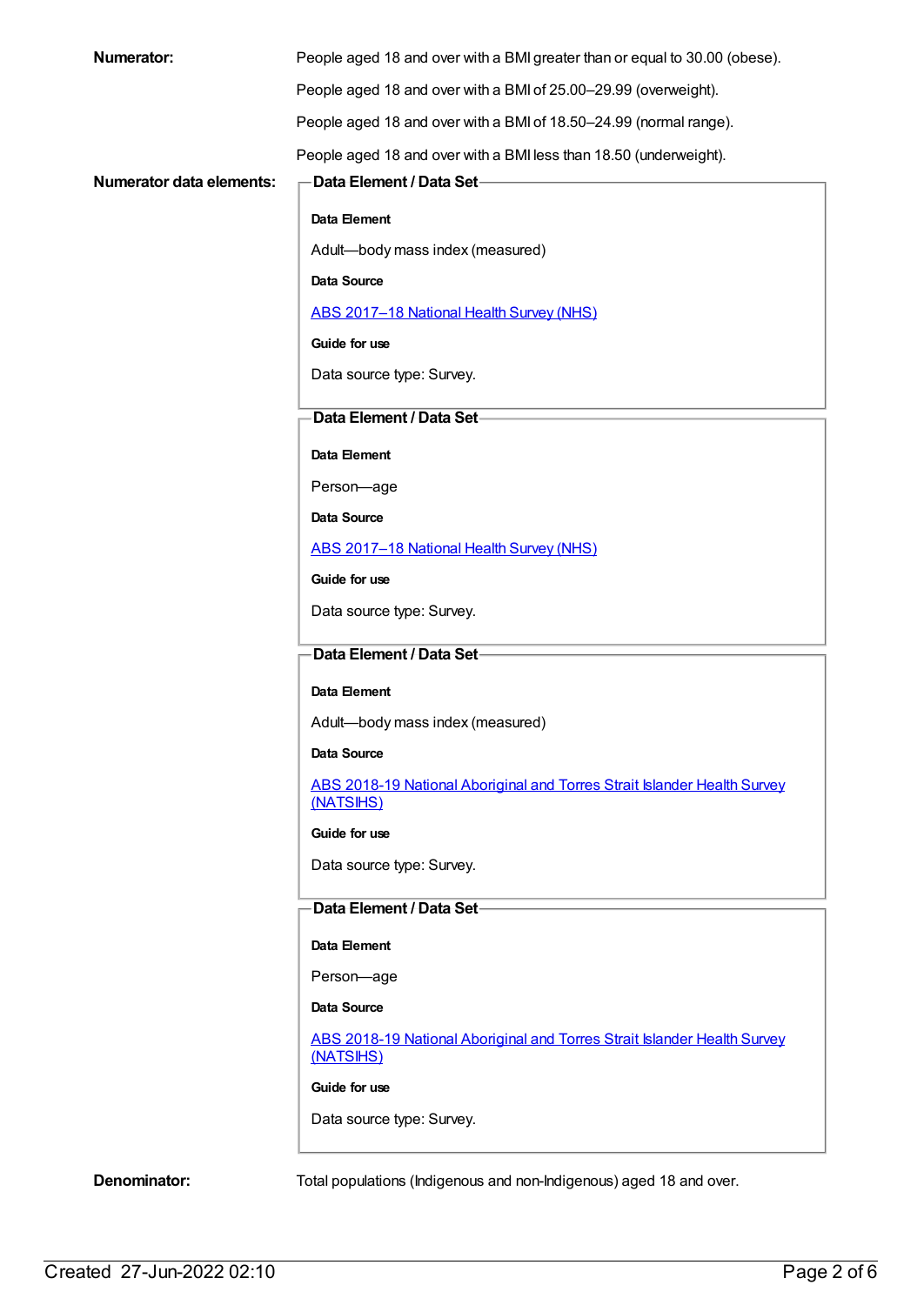| Denominator data<br>elements: | Data Element / Data Set-                                                                          |
|-------------------------------|---------------------------------------------------------------------------------------------------|
|                               | Data Element                                                                                      |
|                               | Person-age                                                                                        |
|                               | <b>Data Source</b>                                                                                |
|                               | ABS 2017-18 National Health Survey (NHS)                                                          |
|                               | Guide for use                                                                                     |
|                               | Data source type: Survey.                                                                         |
|                               | Data Element / Data Set-                                                                          |
|                               | Data Element                                                                                      |
|                               |                                                                                                   |
|                               | Person-age                                                                                        |
|                               | <b>Data Source</b>                                                                                |
|                               | <b>ABS 2018-19 National Aboriginal and Torres Strait Islander Health Survey</b><br>(NATSIHS)      |
|                               | Guide for use                                                                                     |
|                               | Data source type: Survey.                                                                         |
|                               |                                                                                                   |
| Disaggregation:               | Obese, overweight, normal range, underweight.                                                     |
|                               | National and state/territory, remoteness area, for Indigenous Australians (crude<br>rates).       |
|                               | National and state/territory, remoteness area, by Indigenous status (age-<br>standardised rates). |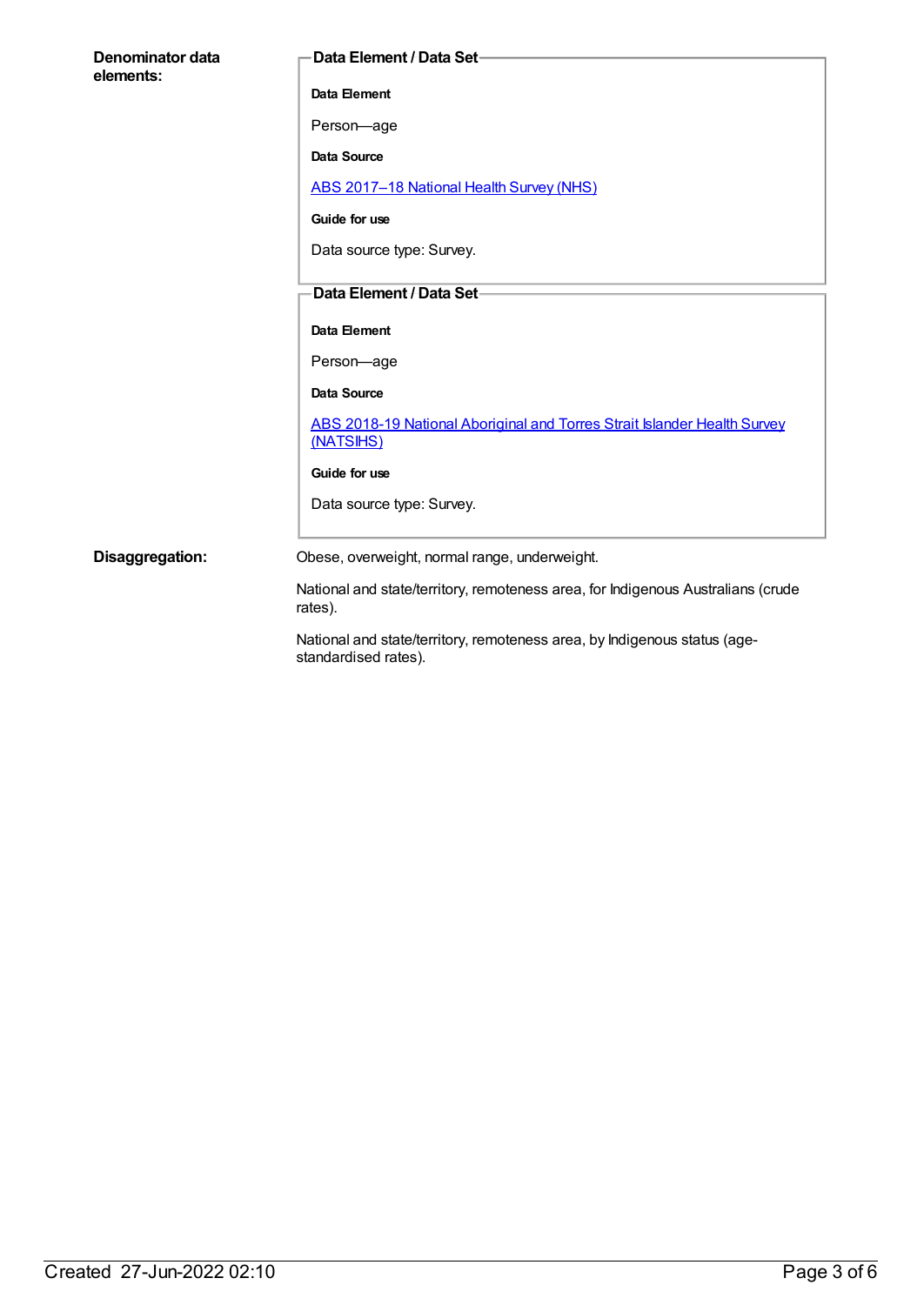#### **Disaggregation data elements:**

#### **Data Element / Data Set**

#### **Data Element**

Person—area of usual residence, statistical area level 1 (SA1) (ASGS 2016)

#### **Data Source**

ABS [2017–18](https://meteor.aihw.gov.au/content/716316) National Health Survey (NHS)

**Guide for use**

Data source type: Survey.

#### **Data Element / Data Set**

#### **Data Element**

Person—Indigenous status

**Data Source**

ABS [2017–18](https://meteor.aihw.gov.au/content/716316) National Health Survey (NHS)

**Guide for use**

Data source type: Survey

#### **Data Element / Data Set**

#### **Data Element**

Person—area of usual residence, statistical area level 1 (SA1) (ASGS 2016)

#### **Data Source**

ABS 2018-19 National [Aboriginal](https://meteor.aihw.gov.au/content/719848) and Torres Strait Islander Health Survey (NATSIHS)

#### **Guide for use**

Data source type: Survey.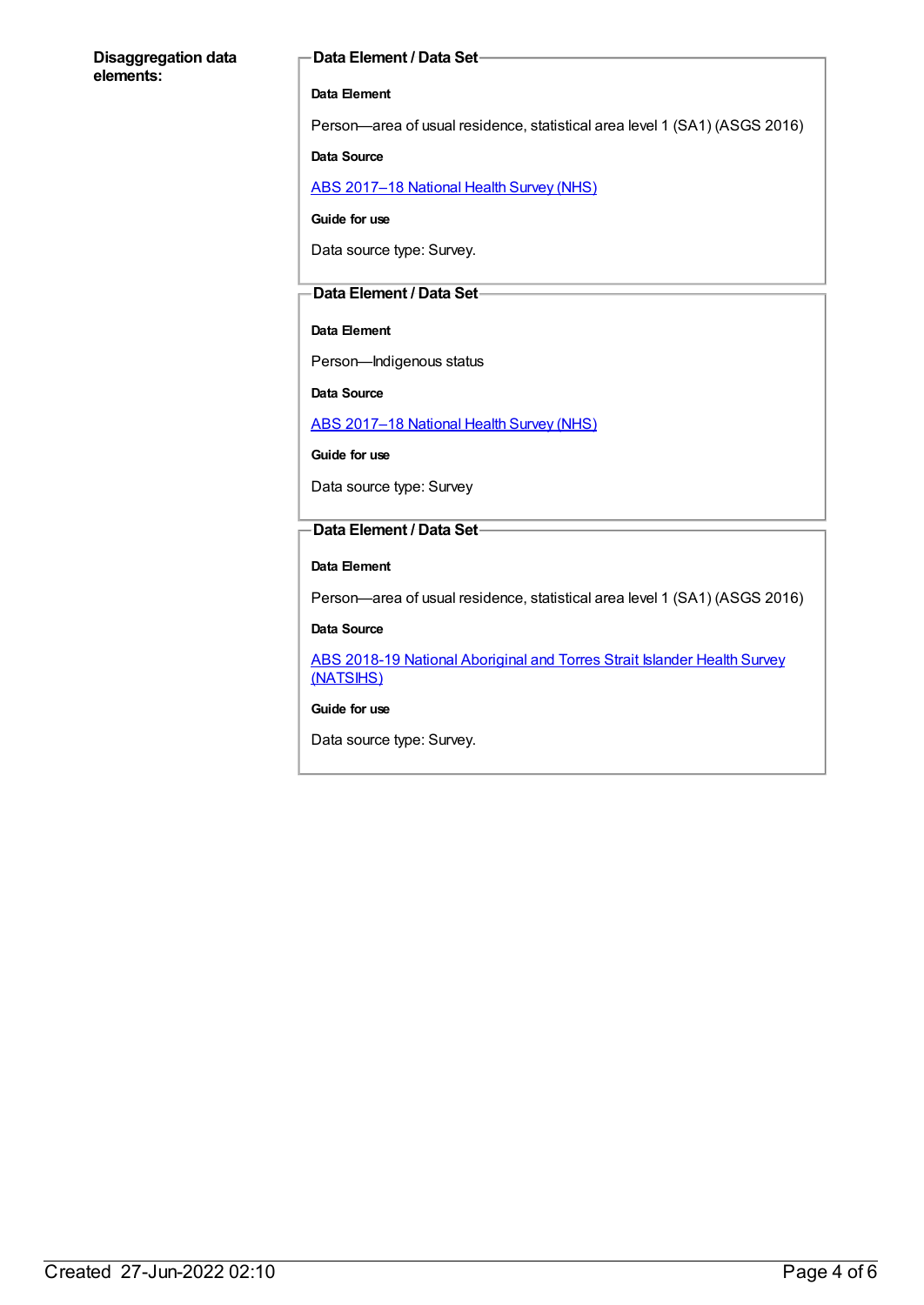**Comments:** Most recent data available are for the 2018-19 National Aboriginal and Torres Strait Islander Health Survey (NATSIHS) (Indigenous data) and the 2017-18 National Health Survey (NHS) (non-Indigenous data) and are included in this cycle of reporting.

> The 2015 National Indigenous Reform Agreement (NIRA) Report (2014–15 cycle) reported data from the core component (National Aboriginal and Torres Strait Islander Health Survey (NATSIHS) plus the National Aboriginal and Torres Strait Islander Nutrition and Physical Activity Survey (NATSINPAS)) of the 2012–13 AATSIHS (Indigenous) and the core component (NHS and NNPAS) of the 2011–13 AHS (non-Indigenous).

Data from the 2011–13 AHS/AATSIHS for BMI are based on measured BMI and are not directly comparable to data from the NATSIHS/NHS which are based on self-reported BMI.

Data from the AATSIHS are available for very remote areas. The AHS does not cover very remote areas.

Baseline year for the Council of AustralianGovernments' Closing the Gap target (Close the life expectancy gap within a generation) is 2006 based on the 3-year average 2005–2007; baseline for this indicator is the financial year 2004–05; target year is 2031.

The term 'Aboriginal and Torres Strait Islander people' is preferred when referring to the separate Indigenous peoples of Australia. However, the term 'Indigenous' is used interchangeably with 'Aboriginal and Torres Strait Islander' in this indicator set to assist readability.

### **Representational attributes**

| <b>Representation class:</b> | Percentage |
|------------------------------|------------|
| Data type:                   | Real       |
| Unit of measure:             | Person     |
| Format:                      | NN.N       |

## **Indicator conceptual framework**

| <b>Framework and</b> | <b>Person-related Factors</b> |
|----------------------|-------------------------------|
| dimensions:          |                               |

### **Data source attributes**

| Data sources: | Data Source                                                                           |
|---------------|---------------------------------------------------------------------------------------|
|               | ABS 2017-18 National Health Survey (NHS)                                              |
|               | <b>Frequency</b>                                                                      |
|               | Every 3 years                                                                         |
|               | Data custodian                                                                        |
|               | <b>Australian Bureau of Statistics</b>                                                |
|               | Data Source                                                                           |
|               | ABS 2018-19 National Aboriginal and Torres Strait Islander Health Survey<br>(NATSIHS) |
|               | <b>Frequency</b>                                                                      |
|               | Data custodian                                                                        |
|               | <b>Australian Bureau of Statistics</b>                                                |